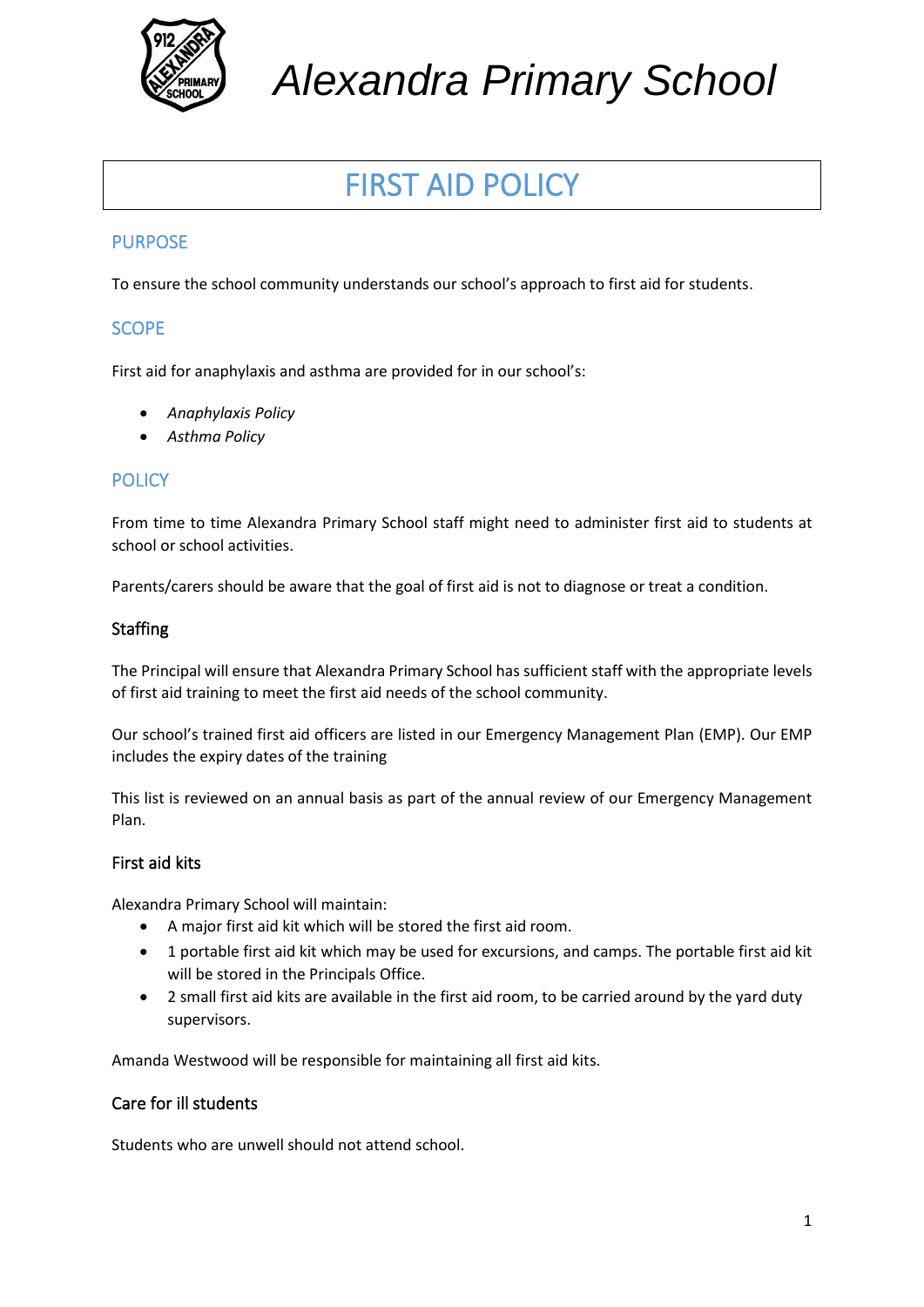

# *Alexandra Primary School*

If a student becomes unwell during the school day they may be directed to the sick bay and monitored by staff. Depending on the nature of their symptoms, staff may contact parents/carers or an emergency contact person to ask them to collect the student.

### First aid management

If there is a situation or incident which occurs at school or a school activity which requires first aid to be administered to a student:

- Staff who have been trained in first aid will administer first aid in accordance with their training. In an emergency situation, other staff may assist in the administration of first aid within their level of competence.
- In a medical emergency, staff may take emergency action and do not need to obtain parent/carer consent to do so. Staff may contact Triple Zero "000" for emergency medical services at any time.
- Staff may also contact NURSE-ON-CALL (on 1300 60 60 24) in an emergency. NURSE-ON-CALL provides immediate, expert health advice from a registered nurse and is available 24 hours a day, 7 days a week.
- If first aid is administered for a minor injury or condition, Alexandra Primary School will notify parents/carers by sending a note home to parents/carers, and in case of a head injury a phone call to their parents/carers will be made.
- If first aid is administered for a serious injury or condition, or in an emergency situation, school staff will attempt to contact parents/carers or emergency contacts as soon as reasonably practical.
- If staff providing first aid determine that an emergency response is not required but that medical advice is needed, school staff will ask parents/carers, or an emergency contact person, to collect the student and recommend that advice is sought from a medical practitioner.
- Whenever first aid treatment has been administered to a student Alexandra Primary School will:
	- o record the incident on CASES21
	- $\circ$  if first aid was administered in a medical emergency, follow the Department's [Reporting and Managing School Incidents Policy,](https://www2.education.vic.gov.au/pal/reporting-and-managing-school-incidents-including-emergencies/policy) including reporting the incident to the Department's Incident Support and Operations Centre on 1800 126 126.

In accordance with guidance from the Department of Education and Training, analgesics, including paracetamol and aspirin, will not be stored at school or provided as a standard first aid treatments. This is because they can mask signs of serious illness or injury.

# **COMMUNICATION**

This policy will be communicated to our school community in the following ways:

- Available publicly on our school's website Included in staff induction processes and staff training
- Included in staff handbook/manual
- Discussed at staff briefings/meetings as required
- Included in transition and enrolment packs